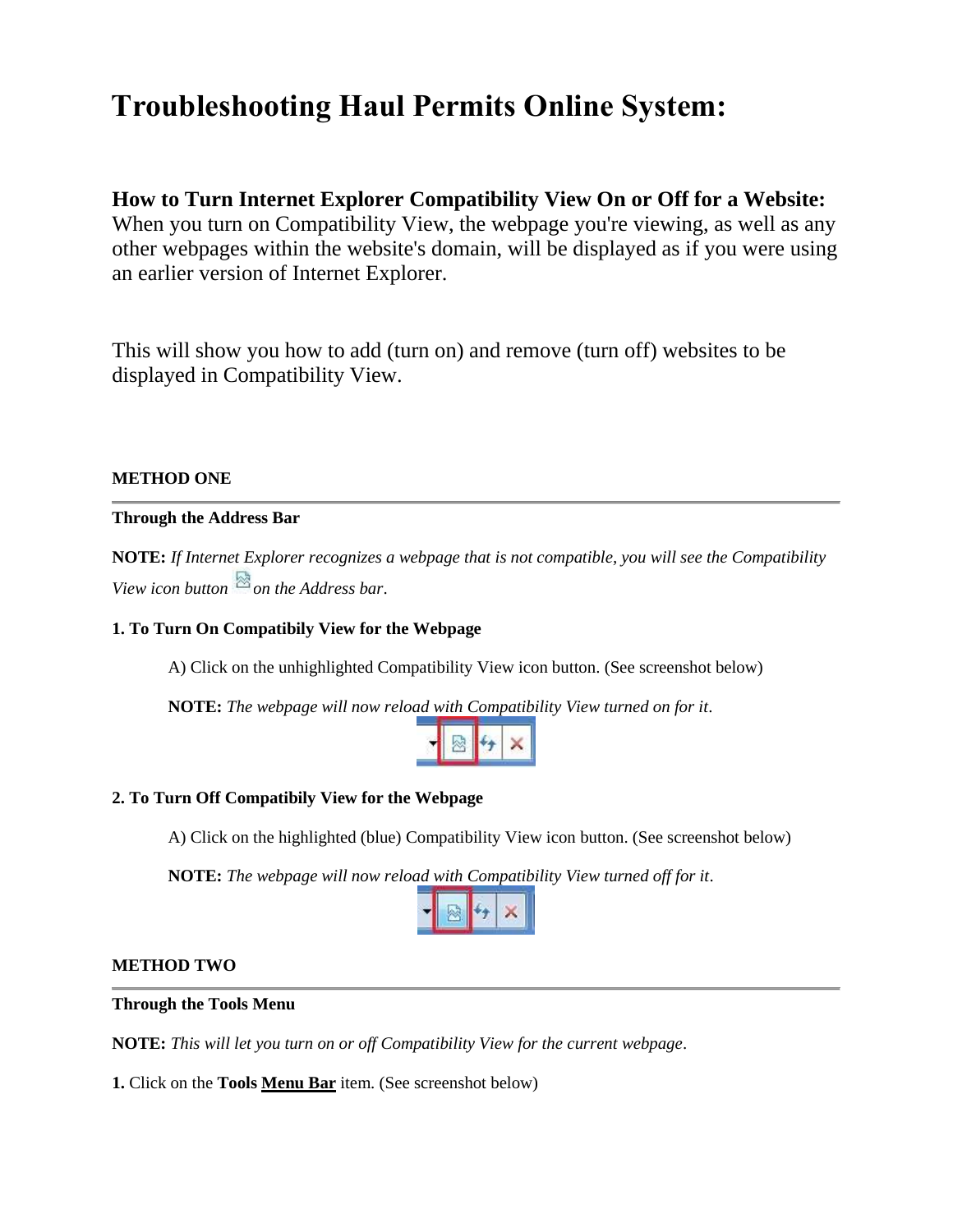**NOTE:** *If Compatibility View is grayed out, then the webpage has no compatibility issues and does not need to have Compatibility View turned on for it. You can still use METHOD THREE below to turn on Compatibility View for it though if you like*.



A) Go to step 3.

## **OR**

**2.** Click on the **Tools [Command Bar](http://www.sevenforums.com/tutorials/1048-internet-explorer-command-bar-add-remove.html)** button. (See screenshot below)

**NOTE:** *If Compatibility View is grayed out, then the webpage has no compatibility issues and does not need to have Compatibility View turned on for it. You can still use METHOD THREE below to turn on Compatibility View for it though if you like*.



#### **3. To Turn On Compatibily View for the Webpage**

A) Click on **Compatibility View** to check it. (See screenshots above)

**NOTE:** *The webpage will now reload with Compatibility View turned on for it*.

## **4. To Turn Off Compatibily View for the Webpage**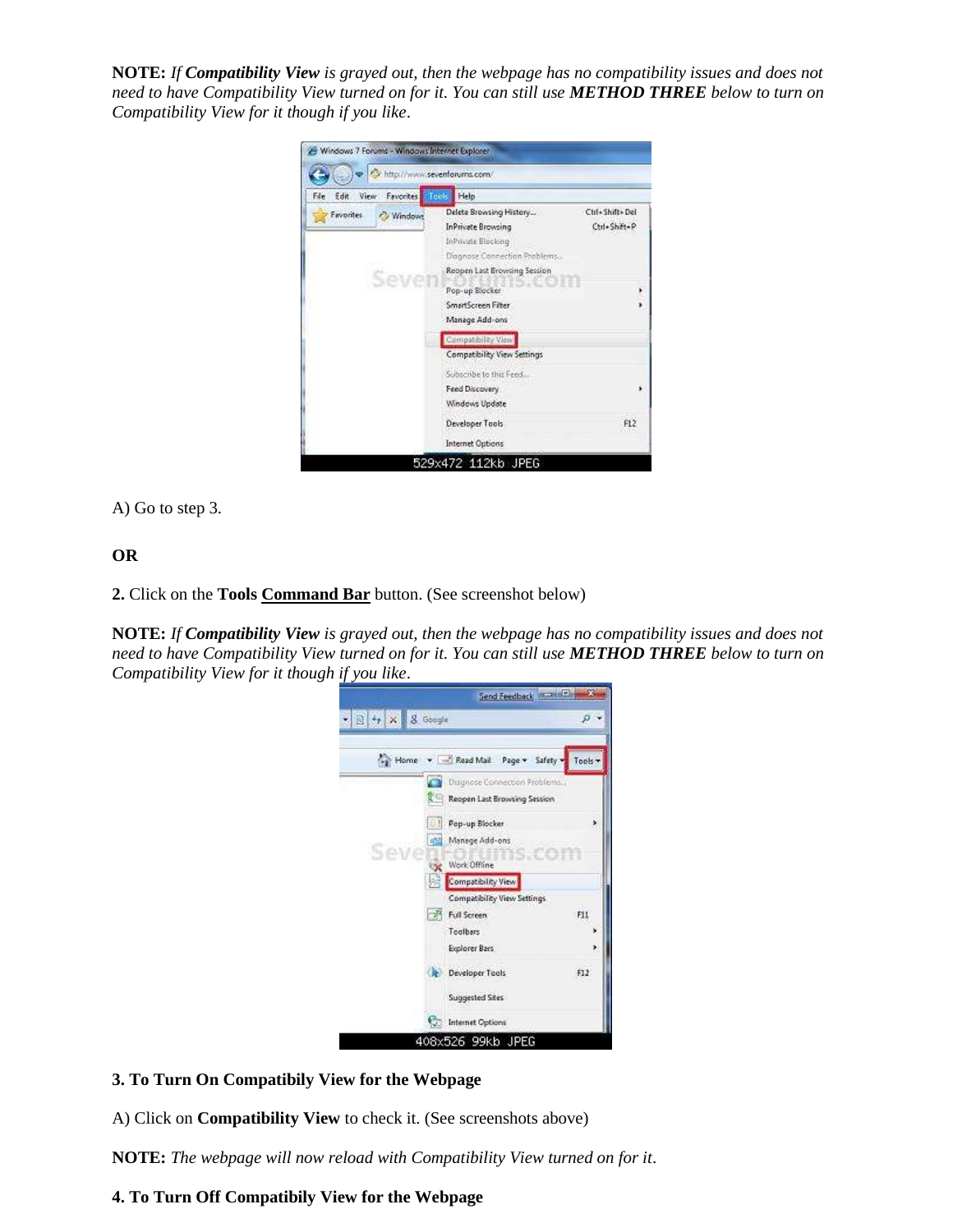#### A) Click on **Compatibility View** to uncheck it. (See screenshots above)

**NOTE:** *The webpage will now reload with Compatibility View turned off for it*.

#### **METHOD THREE**

#### **Through Compatibily View Settings**

**NOTE:** *This will let you turn on or off Compatibility View for a webpage by adding or removing the webpage address from the Compatibility View list*.

**1.** Click on the **Tools [Menu Bar](http://www.sevenforums.com/tutorials/517-menu-bar-turn-off.html)** item. (See screenshot below)

| Favorites   Tool:<br>File<br>Edit<br>View | Help                                                                                                                                 |                                |
|-------------------------------------------|--------------------------------------------------------------------------------------------------------------------------------------|--------------------------------|
| Favorities<br>/Windows                    | Delete Browsing History<br>InPrivate Browsing<br>InPrivate Blocking<br>Disanose Connection Problems.<br>Reopen Last Browsing Session | Ctrl+Shift+Del<br>Ctrl+Shift+P |
|                                           | Pop-up Blocker<br>SmartScreen Filter<br>Manage Add-ons                                                                               |                                |
|                                           | Compatibility View.<br>Compatibility View Settings                                                                                   |                                |
|                                           | Subscribe to this Feed<br>Feed Discovery<br>Windows Update                                                                           |                                |
|                                           | Developer Tools                                                                                                                      | F12                            |
|                                           | Internet Options                                                                                                                     |                                |

A) Go to step 3.

#### **OR**

**2.** Click on the **Tools [Command Bar](http://www.sevenforums.com/tutorials/1048-internet-explorer-command-bar-add-remove.html)** button. (See screenshot below)